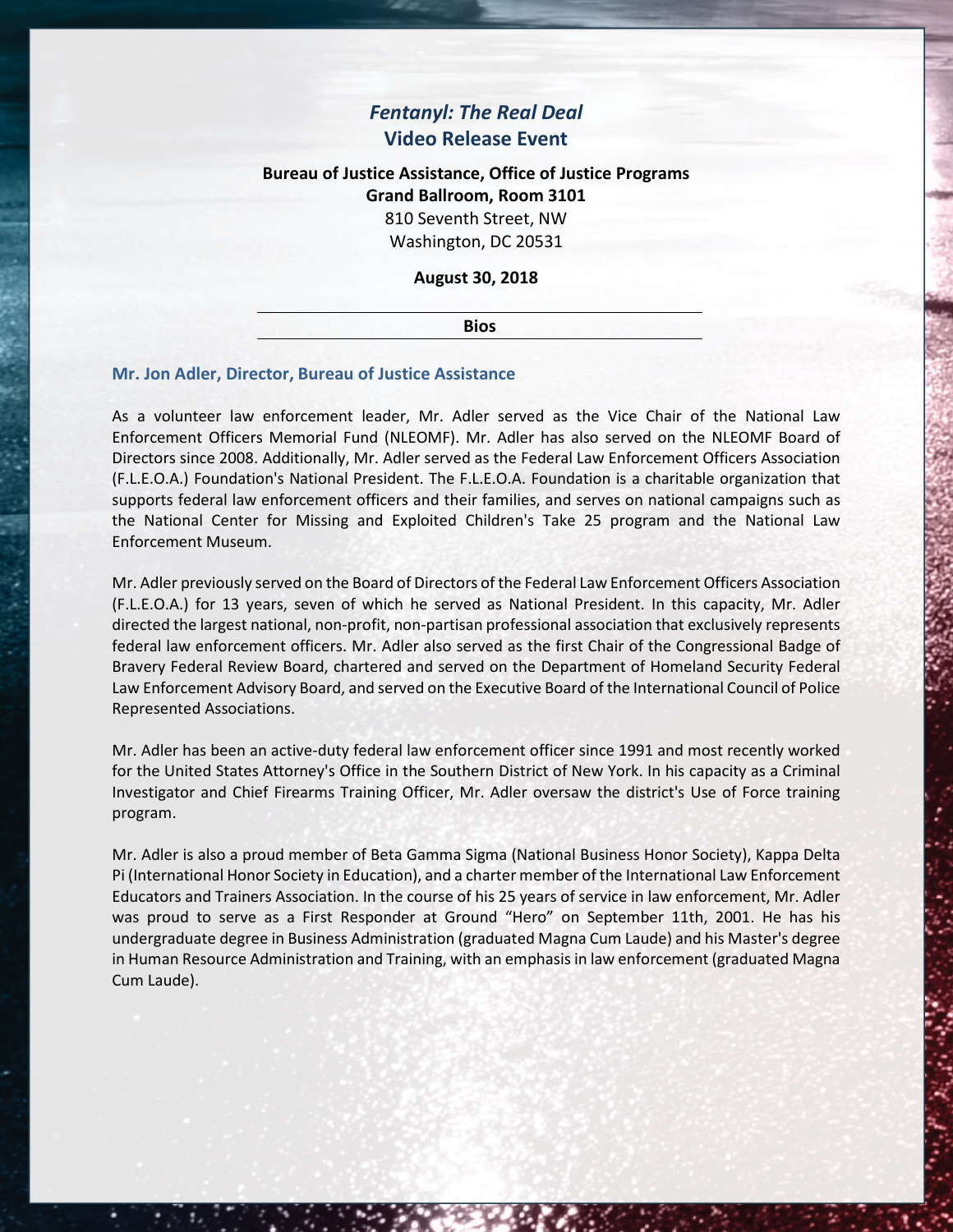### **Chief William G. Brooks III, Chief of Police, Norwood, Massachusetts, Police Department**

### *Chief Brooks is a panelist representing the International Association of Chiefs of Police (IACP).*

During his 41-year career, Chief Brooks has also served as a patrolman, sergeant, detective sergeant, and deputy chief. He has been a police academy instructor for over 35 years, specializing in drug enforcement, and serves as Director of the NORPAC Task Force, a multiagency drug unit composed of detectives from 15 Norfolk County police departments.

Chief Brooks is a member of the Board of Directors at the IACP and served as president of the Massachusetts Chiefs of Police Association in 2016. He presents nationally on eyewitness identification and served as a member of the committee at the National Academy of Sciences that examined eyewitness identification research and issued its report "Identifying the Culprit." He was the 2012 recipient of the Innocence Network's Champion of Justice Award and in 2015 received the IACP's Civil Rights Award for Individual Achievement for his work with the Innocence Project.

Chief Brooks is a graduate of the FBI National Academy.

### **Mr. James W. Carroll, Deputy Director, Office of National Drug Control Policy, and Panel Moderator**

Mr. Carroll is the Deputy Director of the Office of National Drug Control Policy (ONDCP) in the Executive Office of the President. Prior to joining ONDCP, he served in the Administration of President Trump as Assistant to the President and Deputy Chief of Staff at the White House, General Counsel of the Office of Management and Budget, and Deputy Assistant and Senior Counsel to the President. Prior to joining the Trump Administration, Mr. Carroll served as Washington, DC, Counsel of the Ford Motor Company and as General Counsel of the Ford Motor Company Fund. During the George W. Bush Administration, Mr. Carroll served as Special Assistant and Associate Counsel to the President at the White House, Deputy General Counsel and Acting General Counsel at the U.S. Department of the Treasury, and an attorney at the U.S. Department of Justice.

### **Lieutenant Brian Foley, Princeton Junction Fire Department, West Windsor Township, New Jersey**

#### *Lieutenant Foley is a panelist representing the National Volunteer Fire Council (NVFC).*

Lieutenant Brian Foley serves as an elected Director on the National Volunteer Fire Council's (NVFC) EMS/Rescue Section Executive Committee. He represented the NVFC in the stakeholder group that the National Security Council put together last year to provide input into the development of the *Fentanyl Safety Recommendations for First Responders*. Mr. Foley is a volunteer Lieutenant with the Princeton Junction Volunteer Fire Company in New Jersey, where he serves as a cross-trained firefighter/EMT. He is a senior at Rider University, majoring in human resources, management and leadership, and entrepreneurial studies.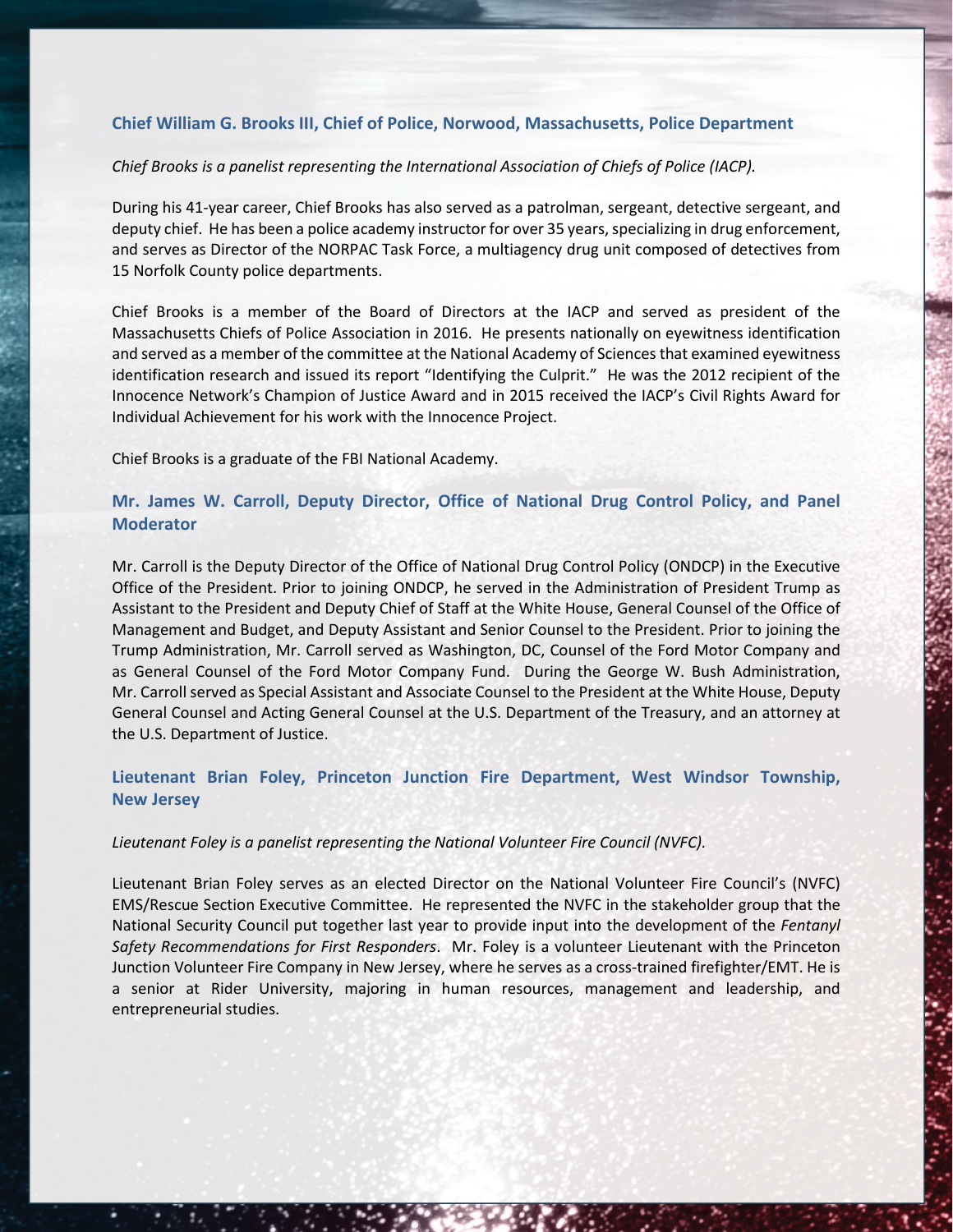### **Mr. John J. Martin, Assistant Administrator, Diversion Control Division, U.S. Drug Enforcement Administration**

Assistant Administrator John J. Martin was appointed to lead DEA's Diversion Control Division in March 2018. In that role, he is the principal advisor to the DEA Administrator and senior leadership on all matters pertaining to the regulation and coordination of programs associated with the diversion of legally produced controlled substances and listed chemicals.

From 2015 to 2018, Mr. Martin served as the Special Agent-in-Charge of the San Francisco Field Division where he oversaw all enforcement operations, drug diversion, regulatory investigations, and administrative operations throughout Northern California and the Central Valley.

Mr. Martin began his career with the DEA in 1997 as a Special Agent in San Francisco, California. In this capacity, Mr. Martin worked in a variety of enforcement and task force groups within the division and conducted numerous narcotic and money laundering investigations. During his tenure, he served in numerous leadership roles including as the Resident Agent-in-Charge for the Oakland Resident Office (2009–2011); Inspector for DEA's Office of Professional Responsibility in Los Angeles, California (2011–2012); Assistant Special Agent-in-Charge for both the Phoenix Field Division (2012–2014) and the DEA's Las Vegas District Office (2014–2015). In these leadership capacities, Mr. Martin supervised multiple enforcement and task force groups in major metropolitan areas.

Mr. Martin graduated from the U.S. Naval Academy in 1991 and served for more than six years with the U.S. Marine Corps.

### **Major Jay McDonald, Commander of the Investigations Bureau, Marion, Ohio, Police Department**

#### *Major McDonald is a panelist representing the Fraternal Order of Police (FOP).*

Vice President McDonald was elected in Pittsburgh in 2015. He joined the Fraternal Order of Police (FOP) the same day he joined the Marion Police Department. Mr. McDonald became very active in his local lodge early in his career, becoming President of Ohio Lodge 24 in 1997. During his tenure as President, a local political screening process was established, a memorial was built to honor the fallen officers of Marion County, and the lodge re-engaged in the State and National FOP.

Mr. McDonald was elected to the Ohio State Board of Trustees in 1999 and served as District Trustee, 2nd Vice President, and State Secretary before being elected President in 2010. As President, he helped lead the fight against an attack on public employee collective bargaining that was repealed by Ohio voters. This first-ever statewide vote on public employee collective bargaining rights was hugely successful, and that law was defeated by a 61 to 39 percent margin.

Mr. McDonald is an active member of the Marion, Ohio, Police Department, where he has served in the Operations (patrol), Administration, and Investigations Bureaus of the agency. He is currently a Major, assigned as the Commander of the Investigations Bureau, where he leads a major crime unit and a countywide drug task force.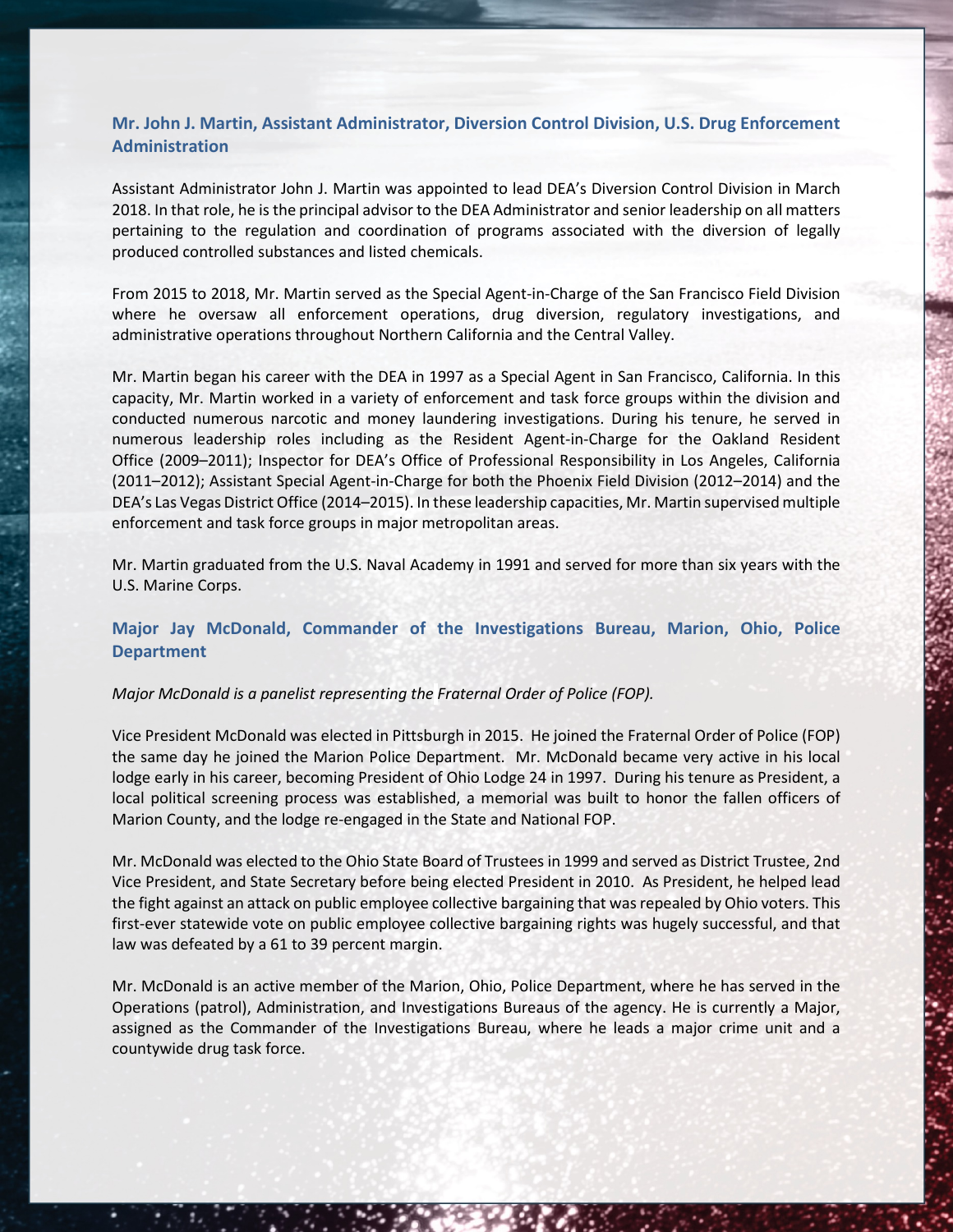### **J. Brent Myers, M.D., M.P.H., FAEMS, Chief Medical Officer for ESO Solutions and Associate Medical Director for the Wake County EMS System in Raleigh, North Carolina**

### *Dr. Myers is a panelist representing the National Association of EMS Physicians (NAEMSP).*

Dr. Myers is President of NAEMSP, a professional society of over 1,500 members that represents emergency medical services physicians (EMS) and allied EMS professionals. He is past President of the North Carolina Chapter of NAEMSP as well as of the North Carolina Chapter of the American College of Emergency Physicians. He maintains triple board certification in the disciplines of emergency medicine, emergency medical services, and clinical informatics and is an internationally recognized expert in the areas of evidence-based practice, population management, and performance improvement. He currently serves as the Chief Medical Officer for ESO Solutions and Associate Medical Director for the Wake County EMS System in Raleigh, North Carolina.

### **Ms. Laura L. Rogers, Acting Principal Deputy Assistant Attorney General, Office of Justice Programs**

Laura L. Rogers is Acting Principal Deputy Assistant Attorney General, Office of Justice Programs (OJP), U.S. Department of Justice (DOJ). Immediately prior, she provided leadership as Director of the Office of Sex Offender Sentencing, Monitoring, Apprehending, Registering, and Tracking (SMART Office), OJP, DOJ. As Director, Ms. Rogers led the SMART staff in administering the standards of the Sex Offender Registration and Notification Act (SORNA) for the 50 states, five principal U.S. territories, the District of Columbia and approximately 160 federally recognized Indian tribes and oversees the administration of \$15 million in grant-making annually. Ms. Rogers was the founding Director of the SMART Office, after it was established in 2006.

Prior to rejoining the SMART Office, Ms. Rogers held a four-year term on the National Review Board (NRB) of the U.S. Conference of Catholic Bishops, from 2011–2015. During her term, Ms. Rogers assisted in the revision of the Catholic Church's Charter for the Protection of Children and Young People. She served as the Audit Committee chair and as a member of the Research and Trends Committee. As chair of the Audit Committee, Ms. Rogers oversaw the creation of a Resource Toolbox, which included child abuse policies, laws, articles, studies, document templates, training videos and more, made available to Catholic Church and school employees nationwide. She directed a review of grand jury reports to identify organizational problems common among dioceses that led to the occurrence of child abuse. Ms. Rogers participated in a Safe Environment Project to improve Catholic school program quality and in the Highly Reliable Organization Project aimed at reducing the occurrence of child abuse cases within the Catholic Church. She provided expert policy advice and guidance on child sexual abuse to provincial and religious review boards and lectured on related topics. She also served as the NRB's liaison to the Conference of Major Superiors of Men.

Also in 2011, Ms. Rogers was invited to sit on the Philadelphia Archdiocese Review Board on Sexual Abuse and Pastoral Conduct. Here, with her fellow board members, she reviews cases of sexual abuse and boundary violation allegedly committed by priests within the Philadelphia Archdiocese and provides recommendations to the Archbishop of Philadelphia.

On July 27, 2006, the Adam Walsh Child Protection and Safety Act (AWA) was signed into law by President George W. Bush. Ms. Rogers was appointed by the President as the founding Director of the SMART Office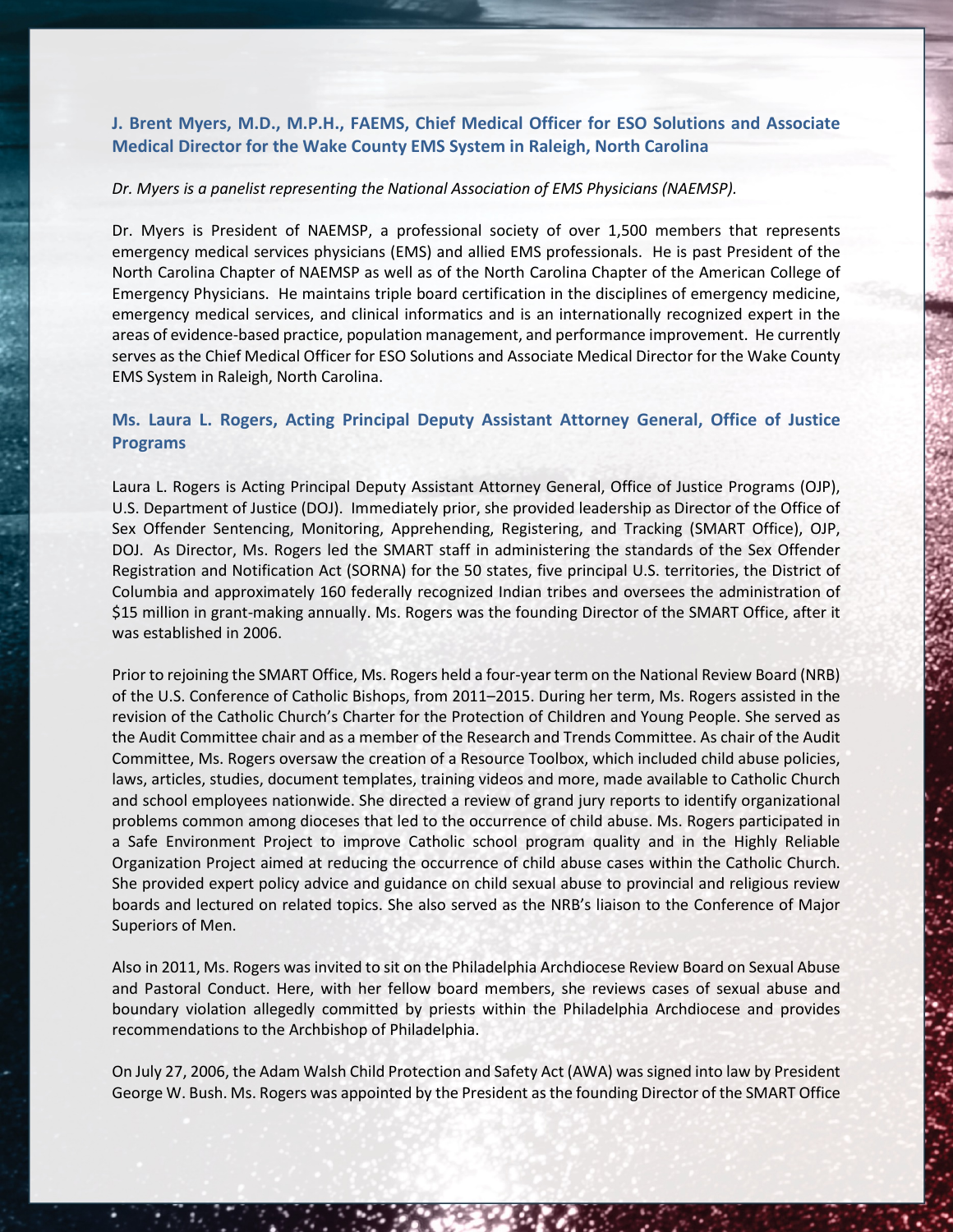and tasked to implement the Adam Walsh Child Protection and Safety Act. During Ms. Rogers' tenure, the Department published the National Guidelines for Sex Offender Notification and Registration, revitalized the National Sex Offender Public Website to comply with the AWA, established the International Working Group (International Megan's Law) to track sex offenders traveling internationally and created the Tribe and Territory Sex Offender Registry System. Ms. Rogers trained extensively throughout the United States on implementation of the AWA as well as at INTERPOL in Lyon, France.

From 2009–2011, Ms. Rogers served as deputy director of the Criminal Law Division of the U.S. Navy's Office of the Judge Advocate General, the director of the Navy's Litigation Track and legal advisor for the Sexual Assault Prevention Training Program. During her tenure, Ms. Rogers managed the daily issues of the Criminal Law Division and revitalized the Navy's Criminal Litigation Track by providing expert technical assistance to front-line judge advocate generals, overseeing curriculum and training at the Naval Justice School in Newport, Rhode Island, and working with the Naval Criminal Investigative Service to evaluate child abuse case investigation.

From 2004–2006, Ms. Rogers served as the founding chair of the Maryland Province of the Society of Jesus Review Board. The Maryland Province extends through the District of Columbia, New Jersey, Pennsylvania, Maryland, Virginia, West Virginia, North Carolina, South Carolina and Georgia. Here, Ms. Rogers established policy for the review board process, reviewed cases of child abuse allegedly committed by Jesuit priests and assisted in establishing safe environment training for Catholic schools and volunteers.

In 2004, Ms. Rogers founded the National Institute for Training Child Abuse Professionals in McLean, Virginia. There, she provided premier training to a variety of child abuse professionals on child sexual abuse and child homicide topics. She routinely provided training at the National Child Advocacy Center in Huntsville, Alabama, as well as many nationally recognized conferences.

In 1999, Ms. Rogers joined the National District Attorneys Association's National Center for Prosecution of Child Abuse in Alexandria, Virginia, as a senior attorney. There, she trained extensively both nationally and internationally to a multidisciplinary array of child abuse professionals on issues including prosecutorial tactics, child forensic interviews, expert witness and evidentiary issues, multidisciplinary team approaches, shaken baby syndrome prosecution, investigation tactics in child abuse cases, investigation and prosecution of cases involving victims with intellectual disabilities and numerous additional topics.

Ms. Rogers began her legal career in 1988 as a criminal prosecutor for the San Diego County District Attorney's Office. There, she spent more than 10 years specializing in the prosecution of child homicide, including shaking baby syndrome and child sexual abuse. Ms. Rogers developed prosecution subspecialties for cases involving victims with intellectual disabilities and established the office's first sex offender registry prosecution unit. Ms. Rogers tried over 120 felony jury trials with a 92 percent success rate. She served on the board of the San Diego chapter of The Arc (formerly the Association of Retarded Citizens) and routinely lectured on shaken baby syndrome, child sexual abuse and cases involving victims with intellectual disabilities

Ms. Rogers taught trial practice as an adjunct professor at George Mason University Antonin Scalia Law School and at California Western School of Law in San Diego for a combined six years.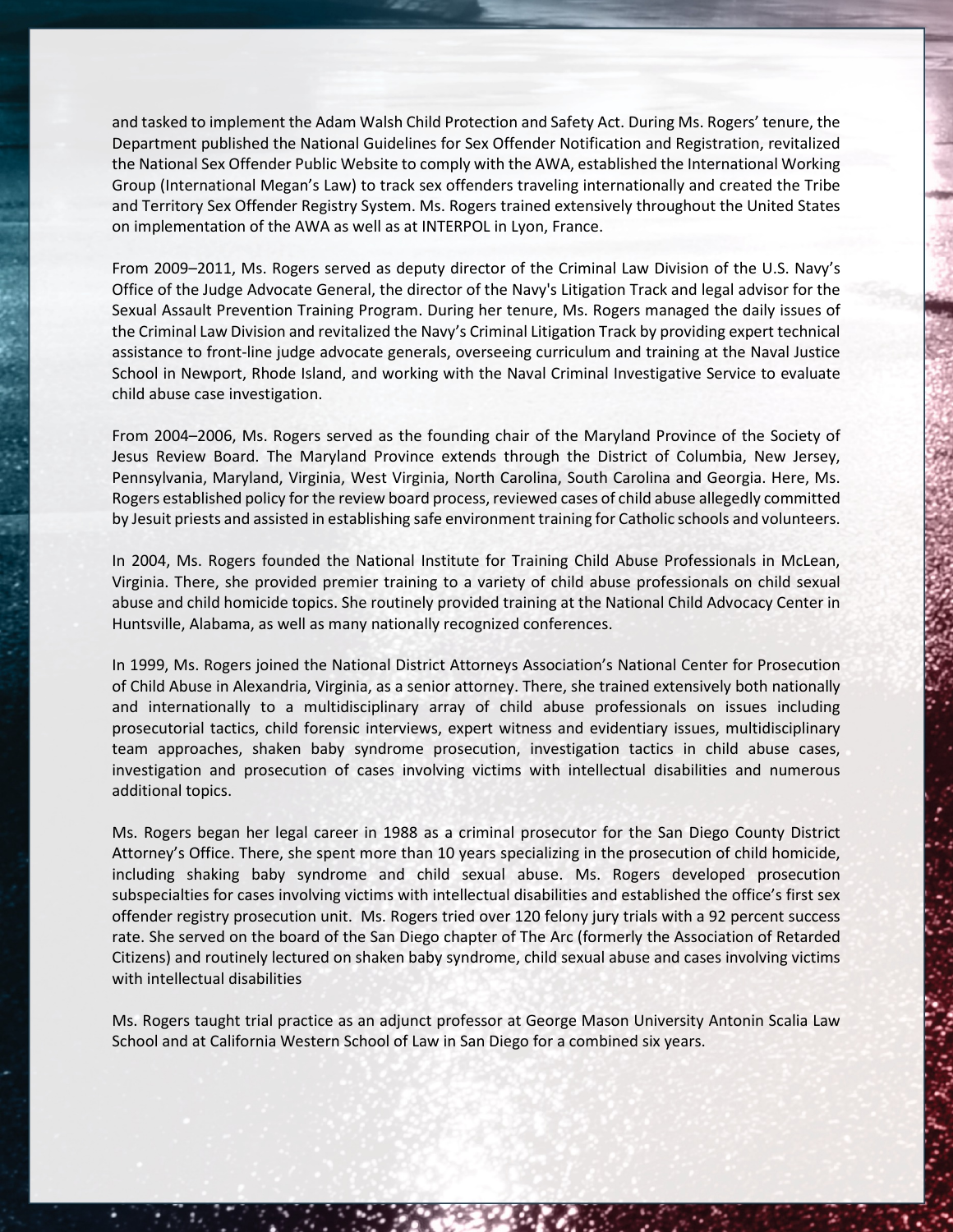### **Mr. Rod J. Rosenstein, Deputy Attorney General of the United States**

Rod J. Rosenstein was sworn in as the 37th Deputy Attorney General of the United States on April 26, 2017, by Attorney General Jeff Sessions.

Mr. Rosenstein graduated from the Wharton School of the University of Pennsylvania, with a B.S. in Economics, summa cum laude, in 1986. He earned his J.D. cum laude in 1989 from Harvard Law School, where he was an editor of the Harvard Law Review. Upon graduation, he served as a law clerk to Judge Douglas H. Ginsburg of the U.S. Court of Appeals for the District of Columbia Circuit.

After joining the U.S. Department of Justice through the Attorney General's Honors Program in 1990, Mr. Rosenstein prosecuted public corruption cases as a trial attorney with the Public Integrity Section of the Criminal Division. He then served as Counsel to the Deputy Attorney General (1993–1994), Special Assistant to the Criminal Division's Assistant Attorney General (1994–1995), and Associate Independent Counsel (1995–1997).

In 1997, Mr. Rosenstein became an Assistant U.S. Attorney in Maryland. He prosecuted cases in the U.S. District Court and briefed and argued appeals in the U.S. Court of Appeals for the Fourth Circuit. He also coordinated the credit card fraud and international assistance programs.

From 2001 to 2005, Mr. Rosenstein served as Principal Deputy Assistant Attorney General for the Tax Division of the U.S. Department of Justice. He supervised the Division's criminal sections and coordinated the tax enforcement activities of the Tax Division, the U.S. Attorney's Offices and the Internal Revenue Service. He also oversaw civil litigation and served as the acting head of the Tax Division when the Assistant Attorney General was unavailable, and he personally briefed and argued federal civil appeals.

Mr. Rosenstein served as the United States Attorney for the District of Maryland from 2005 to 2017. He oversaw federal criminal and civil litigation and developed and implemented federal law enforcement strategies in Maryland. During his tenure as U.S. Attorney, Mr. Rosenstein served on the Washington/Baltimore High-Intensity Drug Trafficking Area Task Force and on the Attorney General's Advisory Committee. He also personally litigated cases in the U.S. District Court and in the U.S. Court of Appeals for the Fourth Circuit.

President Donald J. Trump announced his intention to nominate Mr. Rosenstein on January 31, 2017. The Senate confirmed his nomination on April 25, 2017.

### **Mr. Dennis Rowe, Paramedic, Director of New Business Integration for Priority Ambulance Corporation, Knoxville, Tennessee**

#### *Mr. Rowe is a panelist representing the National Association of Emergency Medical Technicians (NAEMT).*

Dennis Rowe, paramedic, is Director of new business integration for Priority Ambulance Corporation in Knoxville, Tennessee. He is part of a corporate start-up team to design and implement integration plans for new ambulance companies into the Priority Ambulance portfolio. His responsibilities include analysis of potential acquisitions, strategic plan development, and outcomes measurement. Prior to this role, he had been the company's director of operations.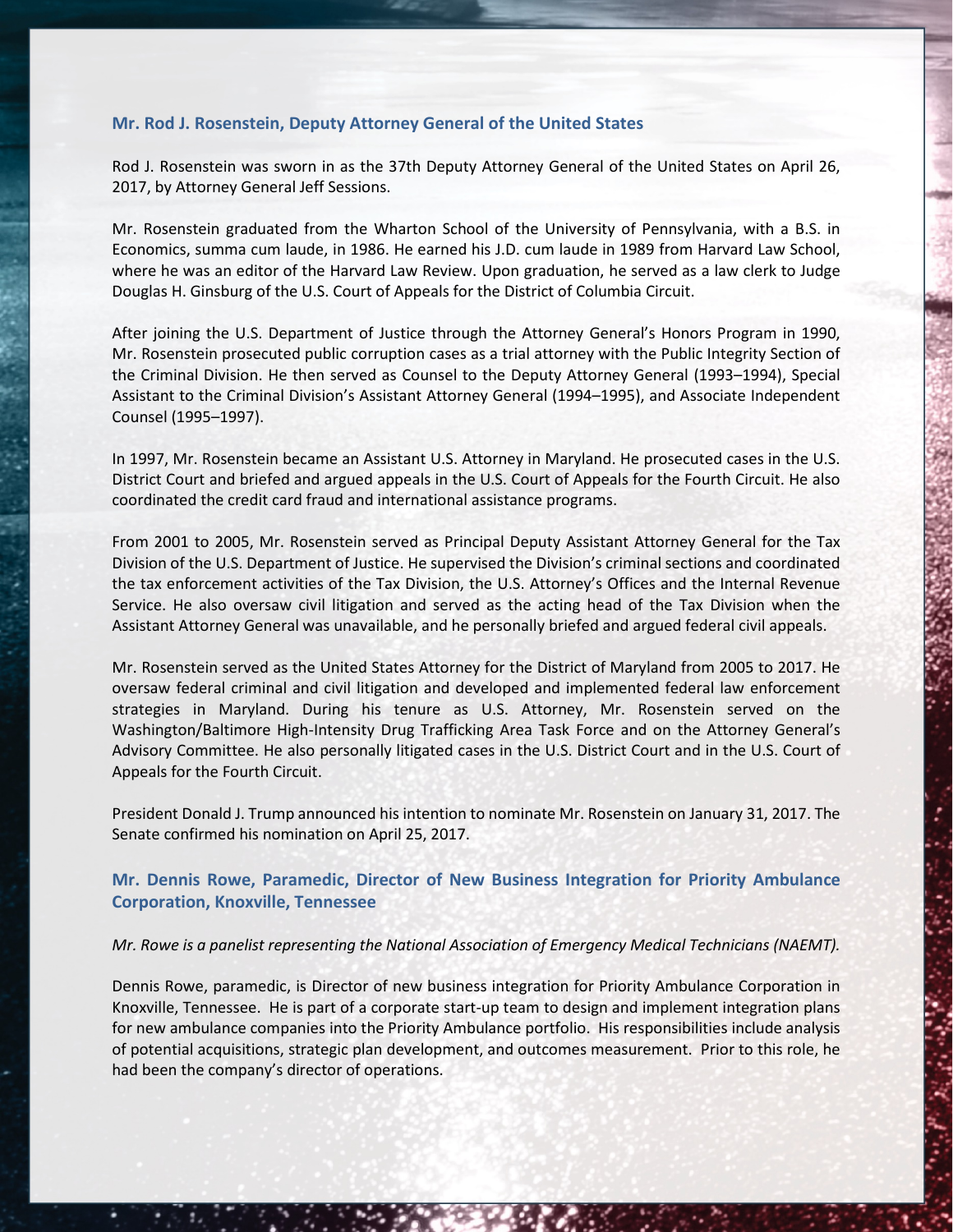Mr. Rowe has extensive experience in emergency services in Tennessee. He spent 17 years at Rural– Metro Corporation, providing oversight of basic life support, advanced life support, and critical care ambulance transports for Knox County. Previously, he was the trauma coordinator for the Level One Trauma Center at the University of Tennessee Medical Center. He was actively involved in research publications, Trauma Center financial analysis, and day-to-day operations. Before moving to the surgery department, Mr. Rowe was part of the UT LIFESTAR helicopter program start-up team. He is an instructor and has participated in medical research projects in the Knox County/East Tennessee area. He has served as president of the Tennessee Ambulance Service Association and on the Tennessee EMS Divisions Clinical Issues Committee.

Mr. Rowe is the President and a longtime member of NAEMT and has served on the Prehospital Trauma Life Support (PHTLS) Committee, the NAEMT Bylaws Committee, and numerous other committees and appointed liaison positions.

### **Mr. Harold A. Schaitberger, General President, International Association of Fire Fighters**

*General President Schaitberger is a panelist representing the International Association of Fire Fighters (IAFF).*

General President Schaitberger has demonstrated an unbending commitment to ensure the health, safety, and security of IAFF members and their families.

Under his leadership, the IAFF has been at the forefront in addressing health issues in the fire service, devoting resources to preventing and treating cancer—which is scientifically proven to occur in fire fighters at higher rates than the general population—as well as pushing for presumptive protections. The IAFF is leading efforts to help members struggling with post-traumatic stress and other behavioral health issues, including opening the IAFF Center of Excellence for Behavioral Health Treatment and Recovery, specifically for fire fighters.

The IAFF has advocated for benefits and protections for its members, developing a federal grant program—the Staffing for Fire and Emergency Response (SAFER)—to make sure our communities have the fire fighters they need to remain safe, and ensured funding for the Assistance to Firefighters (FIRE Act) grant program to provide training, equipment, and other resources to fire departments across the United States.

One of the greatest challenges to face the union came soon after he took the helm—the September 11 terrorist attacks. The IAFF raised and distributed more than \$160 million for the families of the 343 FDNY fire fighters killed in the line of duty and worked tirelessly in the efforts to pass the James Zadroga 9/11 Health and Compensation Act, establishing the World Trade Center (WTC) Health Program and the September 11 Victims Compensation Fund to provide health monitoring, treatment, and compensation for 9/11 responders and survivors in all 50 states.

General President Schaitberger began his career as a professional fire fighter in Fairfax County, Virginia. He quickly rose to the rank of lieutenant, organized and served as president of Fairfax County Local 2068, and was elected president of the Virginia Professional Fire Fighters—all before he had seven years on the job. Before being elected General President, he headed the IAFF's political and legislative operation for nearly 25 years.